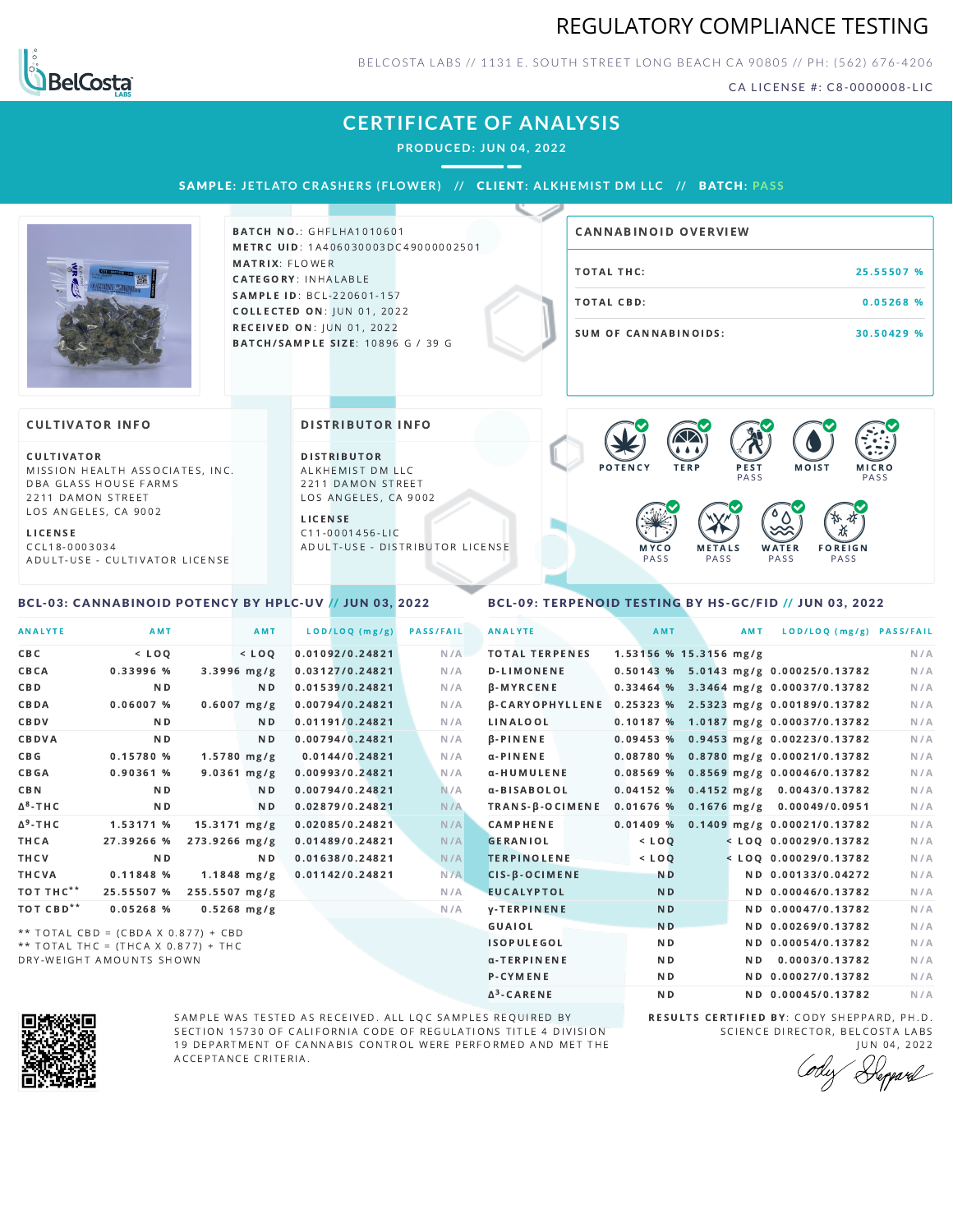# REGULATORY COMPLIANCE TESTING

#### <span id="page-1-0"></span>BCL-13: PESTICIDE TESTING BY GC/MS // JUN 03, 2022

| <b>ANALYTE</b>         | <b>LIMIT</b>  | AMT (µg/g)     | LOD/LOQ (µg/g)  | <b>PASS/FAIL</b> |
|------------------------|---------------|----------------|-----------------|------------------|
| <b>CAPTAN</b>          | $0.7 \mu g/g$ | N D            | 0.03132/0.09484 | <b>PASS</b>      |
| CHLORDANE              | Any amt       | N D            |                 | <b>PASS</b>      |
| <b>CHLORDANE CIS</b>   |               | ND.            | 0.01107/0.03358 | N/A              |
| <b>CHLORDANE TRANS</b> |               | N <sub>D</sub> | 0.0106/0.03203  | N/A              |
| <b>CHLORFENAPYR</b>    | Any amt       | N D            | 0.02387/0.07228 | <b>PASS</b>      |

| <b>ANALYTE</b>                      | LIMIT         | $AMT(\mu g/g)$ | LOD/LOQ (µg/g)  | <b>PASS/FAIL</b> |
|-------------------------------------|---------------|----------------|-----------------|------------------|
| <b>CHLORPYRIFOS</b>                 | Any amt       | N D            | 0.01113/0.03382 | <b>PASS</b>      |
| <b>DICHLORVOS</b>                   | Any amt       | ND.            | 0.01173/0.03554 | PASS             |
| <b>METHYL PARATHION</b>             | Any amt       | ND.            | 0.01346/0.04078 | <b>PASS</b>      |
| PENTACHLORONI-<br><b>TROBENZENE</b> | $0.1 \mu g/g$ | ND.            | 0.01399/0.04245 | <b>PASS</b>      |
|                                     |               |                |                 |                  |

### BCL-05: RESIDUAL PESTICIDE ANALYSIS BY LC-MS/MS ESI // JUN 03, 2022

| <b>ANALYTE</b>             |               | LIMIT $AMT (\mu g/g)$ | LOD/LOQ (µg/g) | <b>PASS/FAIL</b> | <b>ANALYTE</b>          | LIMIT AMT (µg/g) |     | LOD/LOQ (µg/g) PASS/FAIL |      |
|----------------------------|---------------|-----------------------|----------------|------------------|-------------------------|------------------|-----|--------------------------|------|
| <b>ABAMECTIN</b>           | $0.1 \mu g/g$ | N D                   | 0.01153/0.04   | PASS             | <b>METALAXYL</b>        | $2 \mu g/g$      | N D | 0.00503/0.02             | PASS |
| <b>ACEPHATE</b>            | $0.1 \mu g/g$ | N D                   | 0.00368/0.02   | PASS             | <b>METHIOCARB</b>       | Any amt          | N D | 0.00503/0.02             | PASS |
| ACEQUINOCYL                | $0.1 \mu g/g$ | N D                   | 0.00417/0.02   | PASS             | METHOMYL                | 1 $\mu$ g/g      | N D | 0.00494/0.02             | PASS |
| <b>ACETAMIPRID</b>         | $0.1 \mu g/g$ | N D                   | 0.00464/0.02   | PASS             | <b>MEVINPHOS</b>        | Any amt          | N D |                          | PASS |
| ALDICARB                   | Any amt       | N D                   | 0.01109/0.04   | <b>PASS</b>      | <b>MEVINPHOSI</b>       |                  | ND. | 0.00163/0.0084           | N/A  |
| <b>AZOXYSTROBIN</b>        | $0.1 \mu g/g$ | N D                   | 0.00639/0.02   | <b>PASS</b>      | <b>MEVINPHOS II</b>     |                  | N D | 0.00542/0.0316           | N/A  |
| <b>BIFENAZATE</b>          | $0.1 \mu g/g$ | N D                   | 0.00355/0.02   | PASS             | MYCLOBUTANIL            | $0.1 \mu g/g$    | N D | 0.00867/0.04             | PASS |
| <b>BIFENTHRIN</b>          | $3 \mu g/g$   | N D                   | 0.00473/0.04   | PASS             | <b>NALED</b>            | $0.1 \mu g/g$    | N D | 0.00328/0.02             | PASS |
| <b>BOSCALID</b>            | $0.1 \mu g/g$ | N D                   | 0.00494/0.02   | PASS             | OXAMYL                  | $0.5 \mu g/g$    | N D | 0.00455/0.02             | PASS |
| <b>CARBARYL</b>            | $0.5 \mu g/g$ | N D                   | 0.00295/0.02   | PASS             | <b>PACLOBUTRAZOL</b>    | Any amt          | N D | 0.00714/0.04             | PASS |
| CARBOFURAN                 | Any amt       | N D                   | 0.00613/0.02   | PASS             | PERMETHRIN              | $0.5 \mu g/g$    | N D |                          | PASS |
| CHLORANTRANIL-             | $10 \mu g/g$  | N D                   | 0.00697/0.04   | <b>PASS</b>      | PERMETHRIN CIS          |                  | ND. | 0.00237/0.0082           | N/A  |
| <b>IPROLE</b>              |               |                       |                |                  | PERMETHRIN TRANS        |                  |     | ND 0.00245/0.0118        | N/A  |
| <b>CLOFENTEZINE</b>        | $0.1 \mu g/g$ | ND.                   | 0.0054/0.02    | PASS             | <b>PHOSMET</b>          | $0.1 \mu g/g$    | N D | 0.0043/0.02              | PASS |
| COUMAPHOS                  | Any amt       | N D                   | 0.00215/0.02   | <b>PASS</b>      | PIPERONYLBUTO-          | $3 \mu g/g$      | N D | 0.00247/0.02             | PASS |
| CYFLUTHRIN                 | $2 \mu g/g$   | N D                   | 0.05508/0.2    | <b>PASS</b>      | XIDE                    |                  |     |                          |      |
| <b>CYPERMETHRIN</b>        | $1 \mu g/g$   | N D                   | 0.00556/0.04   | PASS             | <b>PRALLETHRIN</b>      | $0.1 \mu g/g$    | N D | 0.00392/0.02             | PASS |
| <b>DAMINOZIDE</b>          | Any amt       | N D                   | 0.00227/0.04   | PASS             | PROPICONAZOLE           | $0.1 \mu g/g$    | N D | 0.0024/0.02              | PASS |
| DIAZINON                   | $0.1 \mu g/g$ | N D                   | 0.00487/0.02   | <b>PASS</b>      | <b>PROPOXUR</b>         | Any amt          | N D | 0.00374/0.02             | PASS |
| <b>DIMETHOATE</b>          | Any amt       | N D                   | 0.00354/0.02   | PASS             | <b>PYRETHRINS</b>       | $0.5 \mu g/g$    | N D |                          | PASS |
| <b>DIMETHOMORPH</b>        | $2 \mu g/g$   | N D                   |                | PASS             | PYRETHRINS PYRETHRIN I  |                  | N D | 0.00726/0.04             | N/A  |
| <b>DIMETHOMORPH I</b>      |               | N D                   | 0.00109/0.0078 | N/A              | PYRETHRINS PYRETHRIN II |                  |     | ND 0.00754/0.02284       | N/A  |
| <b>DIMETHOMORPH II</b>     |               | ND.                   | 0.0015/0.0122  | N/A              | PYRIDABEN               | $0.1 \mu g/g$    | N D | 0.0034/0.02              | PASS |
| ETHOPROPHOS                | Any amt       | N D                   | 0.0041/0.02    | <b>PASS</b>      | <b>SPINETORAM</b>       | $0.1 \mu g/g$    | N D |                          | PASS |
| <b>ETOFENPROX</b>          | Any amt       | N D                   | 0.00274/0.02   | <b>PASS</b>      | <b>SPINETORAM J</b>     |                  | N D | 0.00329/0.016            | N/A  |
| <b>ETOXAZOLE</b>           | $0.1 \mu g/g$ | N D                   | 0.00385/0.02   | <b>PASS</b>      | <b>SPINETORAM L</b>     |                  | ND. | 0.00157/0.016            | N/A  |
| <b>FENHEXAMID</b>          | $0.1 \mu g/g$ | N D                   | 0.01055/0.02   | <b>PASS</b>      | SPINOSAD                | $0.1 \mu g/g$    | N D |                          | PASS |
| <b>FENOXYCARB</b>          | Any amt       | N D                   | 0.00175/0.02   | <b>PASS</b>      | SPINOSAD A              |                  |     | ND 0.00205/0.01438       | N/A  |
| <b>FENPYROXIMATE</b>       | $0.1 \mu g/g$ | N D                   | 0.00481/0.02   | PASS             | SPINOSAD D              |                  |     | ND 0.00104/0.00498       | N/A  |
| <b>FIPRONIL</b>            | Any amt       | N D                   | 0.00478/0.02   | PASS             | <b>SPIROMESIFEN</b>     | $0.1 \mu g/g$    | N D | 0.00944/0.04             | PASS |
| FLONICAMID                 | $0.1 \mu g/g$ | N D                   | 0.00398/0.02   | PASS             | <b>SPIROTETRAMAT</b>    | $0.1 \mu g/g$    | N D | 0.00208/0.02             | PASS |
| FLUDIOXONIL                | $0.1 \mu g/g$ | N D                   | 0.01369/0.04   | PASS             | SPIROXAMINE             | Any amt          | N D | 0.00344/0.02             | PASS |
| <b>HEXYTHIAZOX</b>         | $0.1 \mu g/g$ | N D                   | 0.00297/0.02   | PASS             | <b>TEBUCONAZOLE</b>     | $0.1 \mu g/g$    | N D | 0.00816/0.04             | PASS |
| IMAZALIL                   | Any amt       | N D                   | 0.0056/0.02    | PASS             | <b>THIACLOPRID</b>      | Any amt          | N D | 0.0039/0.02              | PASS |
| <b>IMIDACLOPRID</b>        | $5 \mu g/g$   | N D                   | 0.00645/0.02   | PASS             | <b>THIAMETHOXAM</b>     | $5 \mu g/g$      | N D | 0.00358/0.02             | PASS |
| <b>KRESOXIM-</b><br>METHYL | $0.1 \mu g/g$ | N D                   | 0.00339/0.02   | PASS             | TRIFLOXYSTROB-<br>ΙN    | $0.1 \mu g/g$    | N D | 0.00421/0.02             | PASS |



https://lims.tagleaf.com/coa\_/8OCX3thCHW Page 2 of 3